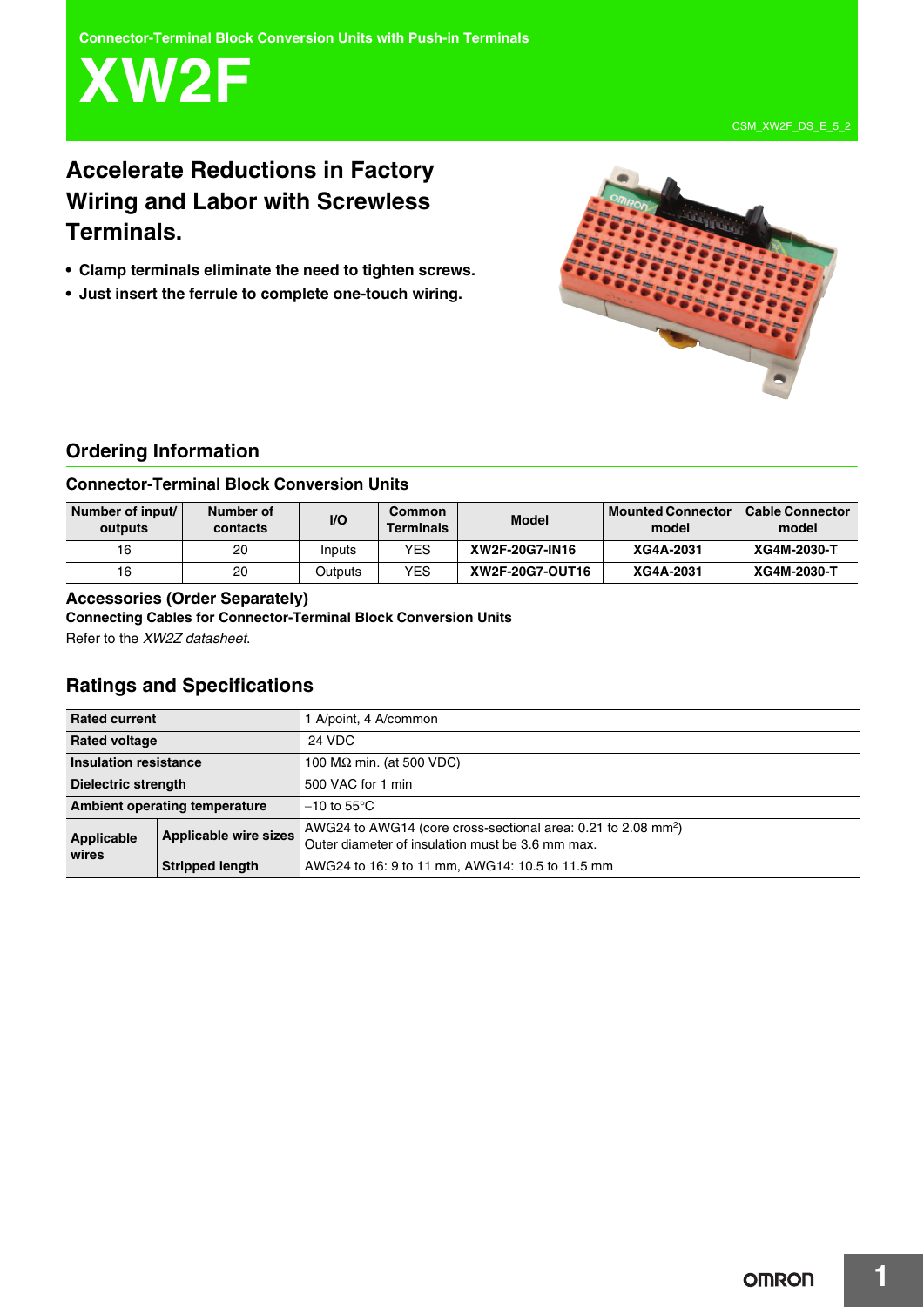## **Dimensions**

#### **XW2F-20G7-IN16, XW2F-20G7-OUT16**





0 1 2 3 4 5 6 7 8 9 10 11 12 13 14 15 NC NC V G V G V G V G V G V G V G V G V G V G V G V G V G V G V G

 $\perp$ 

Output Circuit Diagram

⊣

. . . . .  $\overline{\phantom{a}}$ 

 $\overrightarrow{\oplus}$   $\overrightarrow{\ominus}$ <br>External power supply

 $\overline{\otimes}$ G V G  $\frac{1}{9}$ G

**Dimensions**

| -----------                                  |                    |                  |                  |  |  |  |  |  |  |
|----------------------------------------------|--------------------|------------------|------------------|--|--|--|--|--|--|
| Model                                        | Number of contacts | Dimension A (mm) | Dimension B (mm) |  |  |  |  |  |  |
| XW2F-20G7-IN16<br>XW2F-20G7-IN16             | 20                 | 95.5             | 85               |  |  |  |  |  |  |
| Input Terminal Block XW2F-20G7-IN16 (Orange) |                    |                  |                  |  |  |  |  |  |  |

| $\frac{1}{2}$ |   |          |   |                |     |                |        |              |                |              |              |              |              |              |              |              |   |                |
|---------------|---|----------|---|----------------|-----|----------------|--------|--------------|----------------|--------------|--------------|--------------|--------------|--------------|--------------|--------------|---|----------------|
| Row A NC      |   | $\Omega$ |   | $\overline{2}$ | . 3 | $\overline{4}$ | 5      | 6            | $\overline{7}$ | . 8 '        | .9           | 10           | 111          |              |              |              |   | 12 13 14 15 NC |
| <b>Row B</b>  |   |          |   |                | V   | $\mathsf{V}$   | $\vee$ | $\mathsf{V}$ | $\mathsf{V}$   | $\mathsf{V}$ | $\mathsf{V}$ | $\mathsf{V}$ | $\mathsf{V}$ | $\mathsf{V}$ | $\mathsf{v}$ | $\mathbf{V}$ |   |                |
| Row C         | G | G        | G | G              | G   | G              |        | GG           | G              |              | GG           | G            | G            | $G \mid$     | G            | G            | G |                |

**Output Terminal Block XW2F-20G7-OUT16 (Yellow)**

| <b>Row A   NC</b> |   |   |   | C | ≏<br>ບ       | 4       | 5 | 6 |   | 8          | 9            | 10 <sup>2</sup><br>v |   |   | 12 | 14 | 15 <sub>1</sub> | <b>NC</b> |
|-------------------|---|---|---|---|--------------|---------|---|---|---|------------|--------------|----------------------|---|---|----|----|-----------------|-----------|
| <b>Row B</b>      | v |   |   |   | $\mathsf{v}$ | $\cdot$ |   |   |   | $\sqrt{ }$ | $\mathbf{v}$ |                      |   |   |    |    |                 |           |
| Row C             | G | G | G | G | G            | G       | G | G | G | G          | G            | G                    | G | G | G  | G  | G               | G         |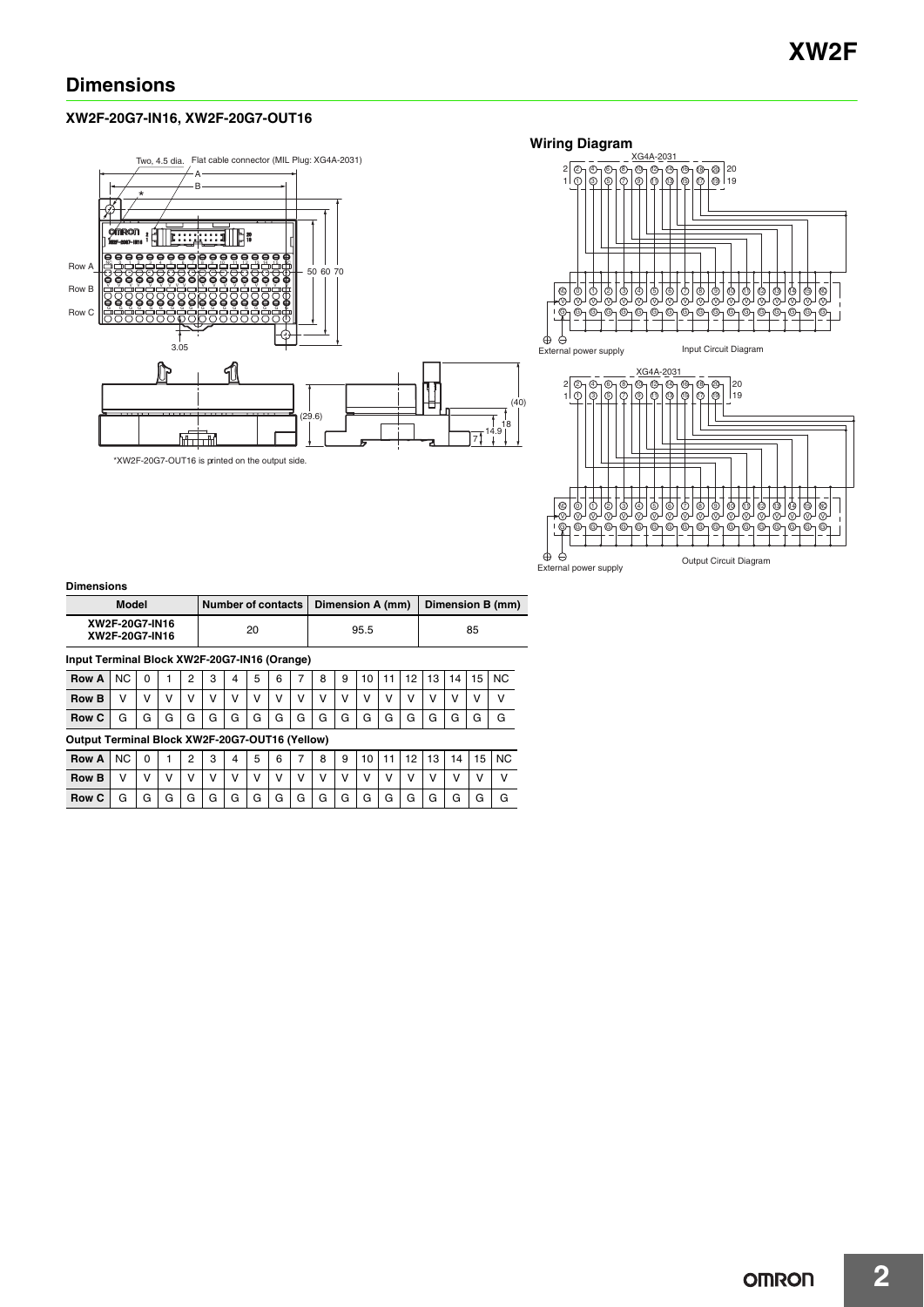### **Precautions for Correct Use**

#### ● **Wiring Precautions**

- Do not perform wiring work, remove connectors, or connect connectors while power is being supplied. Electric shock or damage to the device may result.
- Double-check all wiring before turning ON the power supply.
- After wiring, confirm that the cable is connected.
- After wiring, route the cable so that force is not applied directly to the connections.
- Insert only one wire in each wire insertion opening. It may not be possible to remove the wires if more than one wire is inserted.
- Do not apply a current higher than the rated value. Be sure to check the rated current, which depends on the model of the cable.

#### ● **Wires for Terminal Blocks**

- Do not damage the cores when stripping the insulation from them.
- Always twist stranded wires together before connecting them.
- Do not presolder wires. It may not be possible to connect them or remove them.

#### ● **Mounting to and Removing from DIN Track**

- When mounting the Unit to a DIN Track, release the lock on the slider, mount the Unit to DIN Track, and then lock the slider back in place.
- After locking the slider, confirm that the Unit is actually locked on the DIN Track.
- When removing the Unit from a DIN Track, insert a screwdriver into the slider, release the lock, and remove the Unit from the DIN Track.
- Always secure the Unit(s) on the DIN Track by mounting End Plates on either end. The following products are sold separately.



| <b>DIN Track</b> | PFP-50N<br>PFP-100N |
|------------------|---------------------|
| <b>DIN Track</b> | <b>PFP-M</b>        |

#### ● **Applicable Ferrules**

• Use ferrules of the lengths and thicknesses specified below. If other lengths or thicknesses are used, connection may not be possible or it may not be possible to insert or remove the posts.



| <b>Square</b>     | Dimension A $\vert$ 1.0 to 2.3 | The cross-sectional area after               |  |  |  |
|-------------------|--------------------------------|----------------------------------------------|--|--|--|
| ferrules          | Dimension B   0.8 to 2.65      | crimping must be 4.8 mm <sup>2</sup> or less |  |  |  |
| Round<br>ferrules | Dimension C   0.8 to 2.3 dia.  |                                              |  |  |  |

• Recommended Ferrules and Crimp Tools

| Type of<br>ferrule | <b>Manufacturer</b>    | <b>Size</b>                                             | <b>Ferrule model</b>      | Recommended<br>crimp tool  |  |
|--------------------|------------------------|---------------------------------------------------------|---------------------------|----------------------------|--|
|                    |                        | AWG24                                                   | AI0.25-8YE                |                            |  |
|                    |                        | AWG22                                                   | AI0.34-8TO                |                            |  |
| Square<br>ferrules | Phoenix<br>Contact     | AWG <sub>20</sub>                                       | AI0.5-10WH<br>AI0.5-8WH   | UD <sub>6</sub><br>ZA3     |  |
|                    |                        | AWG18                                                   | AI0.75-10GY<br>AI0.75-8GY |                            |  |
|                    |                        | AWG16                                                   | AI1.5-10BK                |                            |  |
|                    | Nihon<br>Wieldermuller | AWG24                                                   | H <sub>0.25</sub> /12     |                            |  |
|                    |                        | AWG22                                                   | H <sub>0.34</sub> /12     |                            |  |
|                    |                        | AWG20                                                   | H0.5/16<br>H0.5/14        | PZ6 roto                   |  |
|                    |                        | H <sub>0.75</sub> /16<br>AWG18<br>H <sub>0.75</sub> /14 |                           |                            |  |
|                    |                        | AWG16                                                   | H1.5/16                   |                            |  |
|                    |                        | AWG22                                                   |                           |                            |  |
| Round<br>ferrules  | Nichifu                | AWG20                                                   | TGV TC-1.25-11T           | <b>NH11</b><br><b>NH21</b> |  |
|                    |                        | AWG18                                                   | TGN TC-1.25-11T           | <b>NH65</b>                |  |
|                    |                        | AWG16                                                   |                           |                            |  |

#### ● **Wiring Terminal Blocks**

• Insert wires as follows: Stranded wires: Press in on the lever with a flat-blade screwdriver (1). Insert the wire (2). Solid wires or ferrules: Insert the wire/post to the back of the

wire insertion opening. (The lever does not need to be used.)

• Remove the wire using the following procedure. (This procedure can be used for twisted wire, solid wire, or ferrules.) Press in on the lever with a flat-blade screwdriver (1). Remove the wire (3).



• To operate the lever, use a flat-blade screwdriver with a fixed thickness from the tip to the base of the screwdriver, as specified below.



OMRON provides the following flat-blade screwdrivers for use in operating the lever.

**Recommended Flat-blade Screwdrivers**

| <b>Model</b> |  |
|--------------|--|
| XW4Z-00B     |  |
| XW4Z-00C     |  |